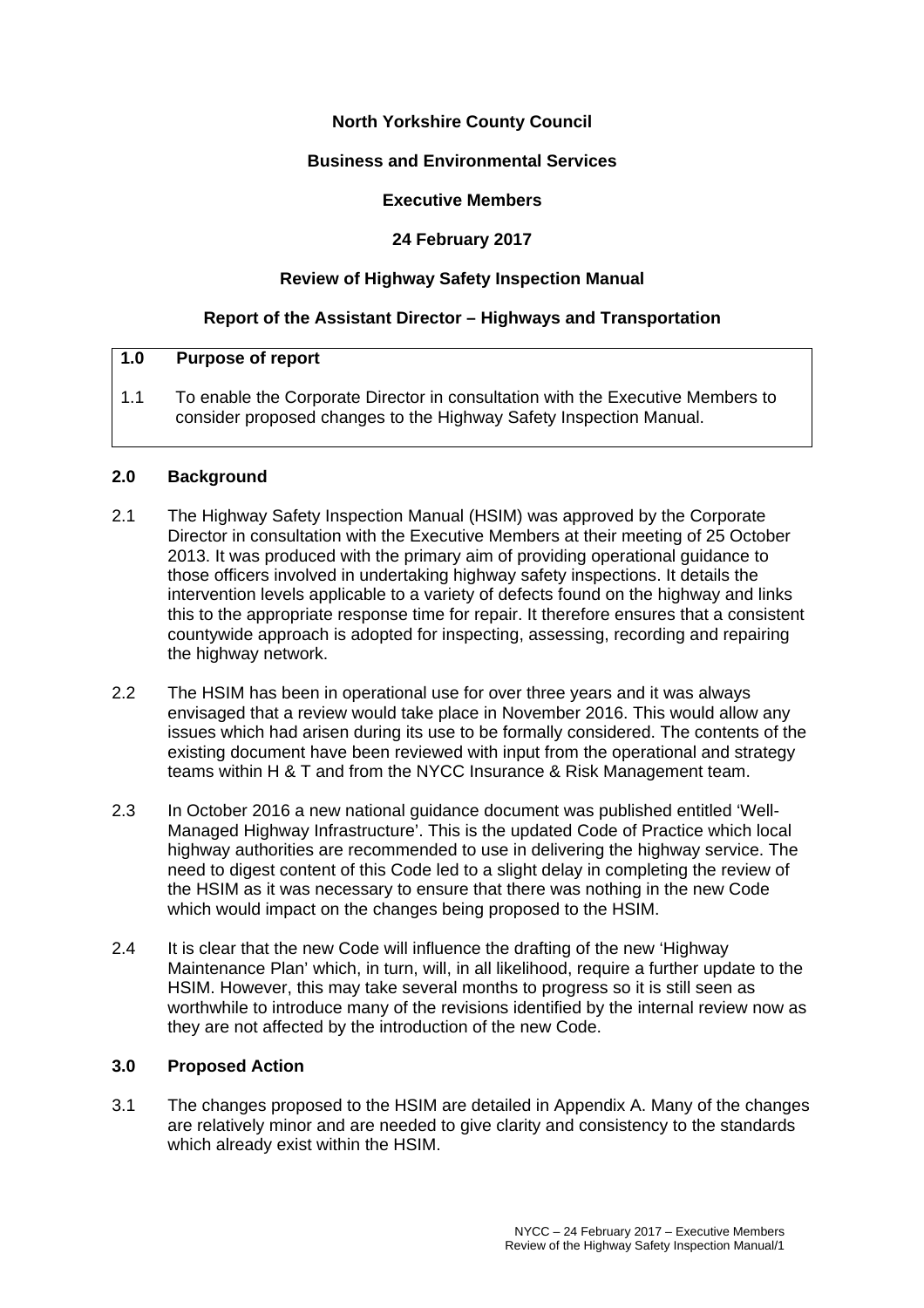- 3.2 The distinction between walked and driven inspections has been amended to ensure the wording in the HSIM ties in with the existing operational practices. The original document referred to all footway inspections being walked whereas, in practice, several of the lesser used footways were being inspected by a driven inspection. This is now reflected in the HSIM together with guidance to the Highways Officer on how to conduct such inspections to ensure that actionable defects are routinely identified.
- 3.3 The guidance on carriageway potholes has also been improved to recognise that such defects can be a particular hazard to cyclists.

#### 4.0 **Equalities Implications**

4.1 Consideration has been given to the potential for any adverse equality impacts arising from the recommendation. It is the view of officers that the recommendation does not have an adverse impact on any of the protected characteristics identified in the Equalities Act 2010, see Appendix B.

#### **5.0 Financial Implications**

5.1 There are no financial implications with these proposals.

#### **6.0 Legal Implications**

6.1 There are no legal implications with these proposals.

### **7.0 Recommendation**

7.1 It is recommended that the Corporate Director in conjunction with the Executive Members approve the changes to the Highway Safety Inspection Manual.

BARRIE MASON Assistant Director – Highways & Transportation

Author of Report: Mike Roberts

Background Documents: Highway Safety Inspection Manual.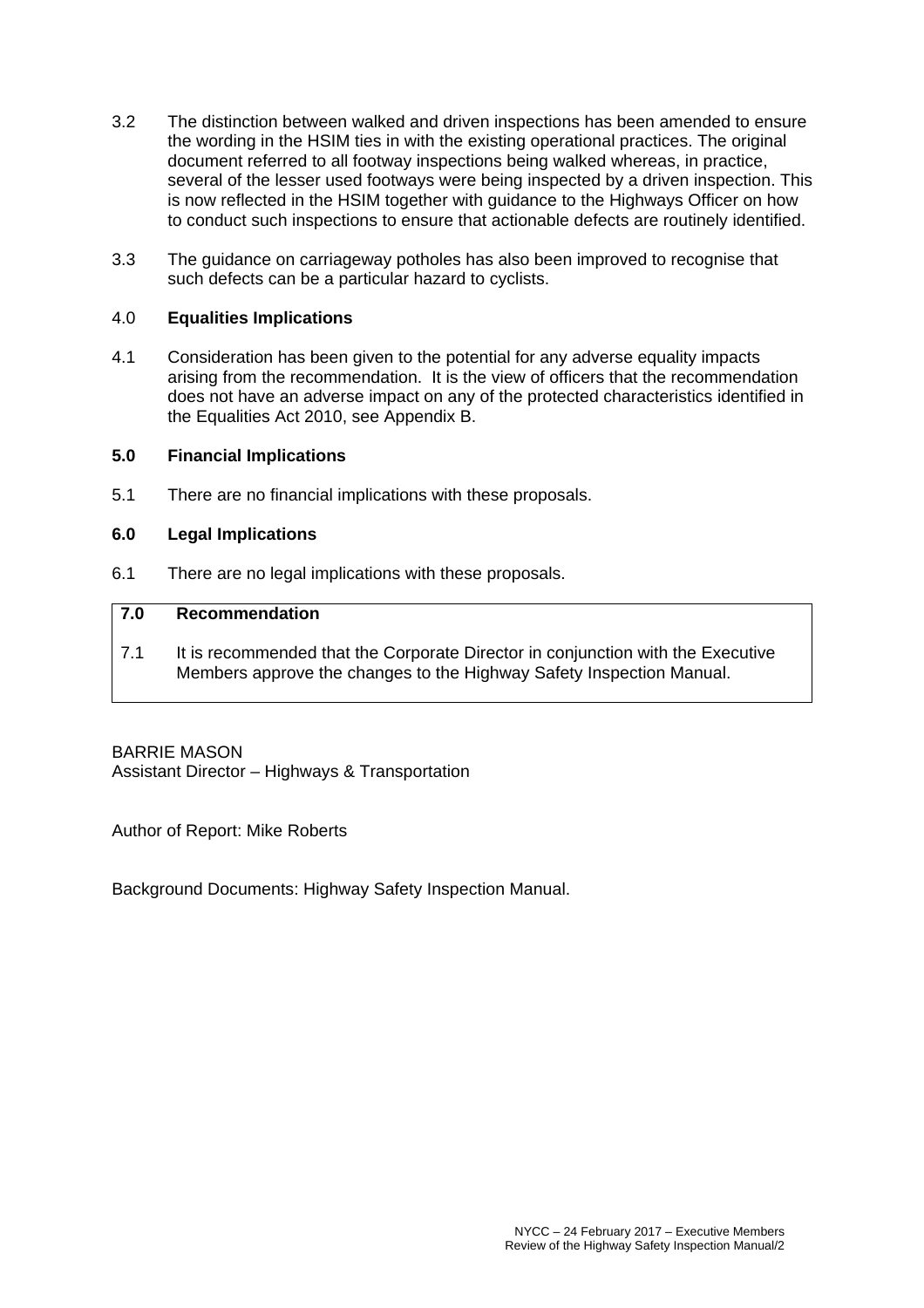# **Review of Highway Safety Inspection Manual Version 3 – February 2017**

P2 – the review date for the Manual was originally set at November 2016. Following this review, a new review date and Reviewing Officer will need to be specified. The Highway Maintenance Plan now needs revision and both HSIM and HMP will need to take account of the recommendations of the new Code of Practice 'Well-Managed Highway Infrastructure'**.** 

P3 – Contents – this will be updated once all other changes have been made.

P5 – Introduction -add the following to the penultimate paragraph: 'The Highway Officer is required to record any defects which are deemed to require repair when applying the criteria in this manual. Defects which do not meet the criteria given in this manual do not need to be recorded.'

P5 – Introduction –add the following to the final paragraph: 'Highway Officers will be accredited to Highway Inspection – Technical (Lantra) level as part of on-going workforce development.'

P6 – Inspection Process – here is the first of many references to the 'Inspector'. Change 'Inspector' to 'Highways Officer' throughout the document and include a definition in the Glossary.

P6 – Due date – For monthly inspections add 'the monthly inspections can be undertaken up to 1 week after the due date as long as no more than 5 weeks have elapsed since the last inspection. This can only occur for legitimate operational reasons and is limited to no more than two occurrences in any given a year. Note: A late inspection will be reported on the system hence separate records need to be kept of any occurrences and the reason they occurred.'

P6 – Walked Inspections – the manual currently specifies that footway and cycleway inspections in urban areas shall be walked. This is revised to the following:

- Inspection of category 1a, 1, 2 and any 'remote' footways will normally be walked. When there are footways on both sides of the carriageway, both footways shall be walked. When carrying out walked footway inspections, the adjoining carriageway will also be inspected by observation from the adjacent footway.
- Inspection of category 3, 4 and 5 footways will normally be carried out as part of the driven inspection along the adjacent carriageway. The Highways Officer must walk any sections where parked vehicles restrict the view of the full highway extent or where the footway is elevated so that it cannot be viewed from the inspection vehicle. When a driven inspection is being carried out and there is a footway present on both sides of the carriageway, the road will be driven in both directions.
- Inspection of cycleways will either be walked or carried out using a bicycle.

P7 – Driven Inspections – the first paragraph remains unaltered as this is the foundation of our statutory defence. However, add a second paragraph as follows:

 As an exception to the above, driven inspections can be carried out from a slow moving vehicle without a dedicated driver being present in low risk situations on category 4b roads. This would be in situations where any actionable defects can still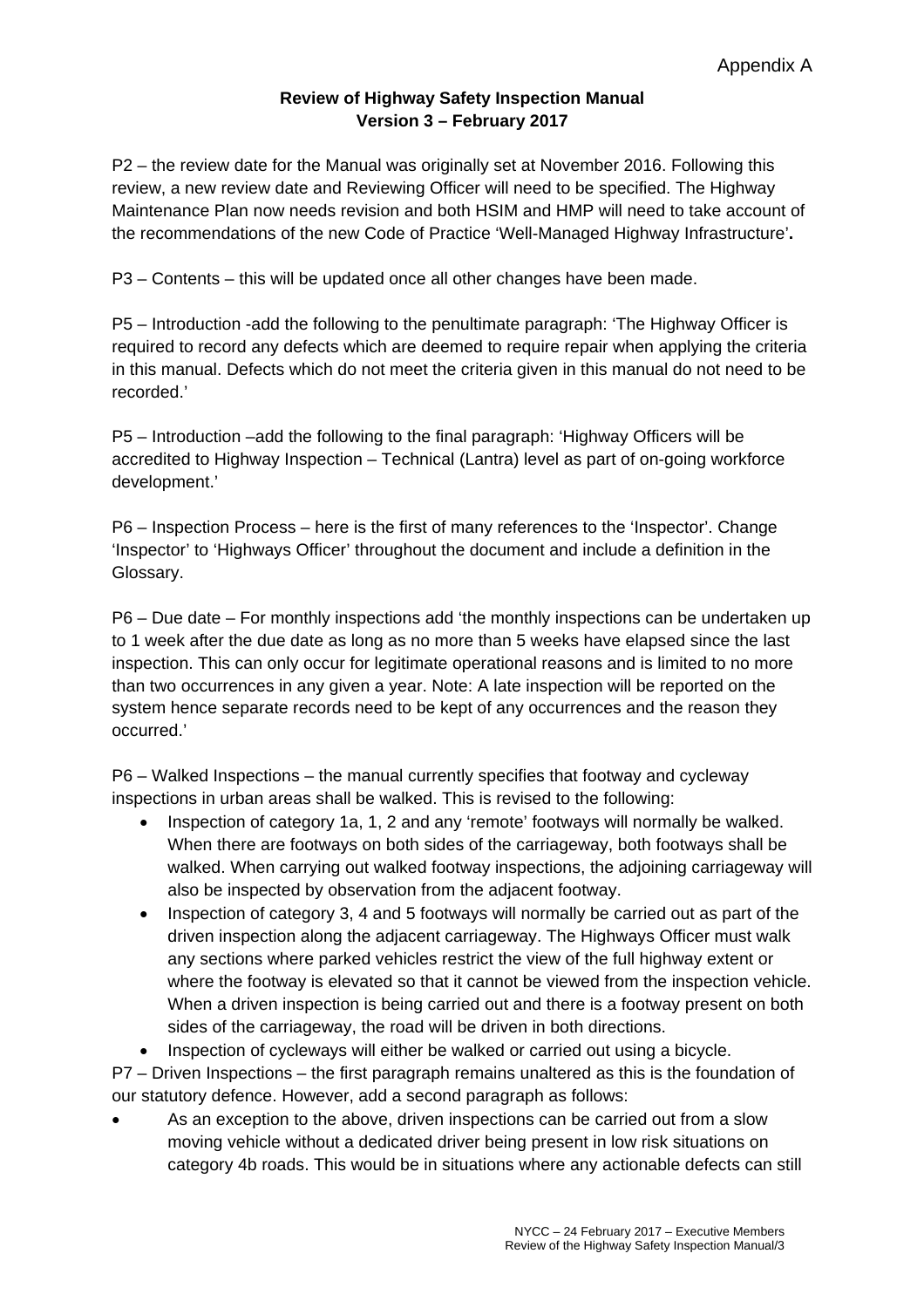be identified and there are no additional public safety risks from not having a dedicated driver. In such circumstances the normal safety inspection vehicle may be replaced with an appropriately liveried Highways Officer's van. In urban areas the inspection will be carried out at no more than 10 mph and in both directions and the Highways Officer must walk any sections where parked vehicles restrict the view of the full highway extent. A record must be kept of the inspection method used.

P7 – Driven Inspections - replace 'directly' with 'on site' and replace 'Bes' with 'BES'.

P7 – Driven Inspections – add 'The paragraph on parked cars in 'Walked Inspections' equally applies to driven inspections.'

P7 – change the size on cones in the Inspection Vehicle from 900mm to 750mm. Also road signs should be 'fold-up' or 'cone-mounted' to reduce storage space.

P8 – remove 'Any safety inspection carried out beyond the due date for reasons beyond the control of the Inspector will be recorded as an ad-hoc inspection.' Add 'Any safety inspection carried out beyond the due date must have the reasons for the delay recorded.' In the first and second paragraphs, remove 'recorded as a site specific inspection' and replace with 'recorded through the issuing of a works order'. At the end of the first paragraph add 'Regardless of whether a defect reported in this way is actionable or not, it should be photographed and measurements taken.'

P9 – Observation Assessments - rename 'Asset Management Team' as 'Programme and Asset Management Team.'

P9 – Observation Assessments - add 'Observational assessments shall be based on the average condition of the full section length.'

P13 – General Duty to Maintain – add the following to the second paragraph 'however, if the defect requires immediate or urgent action then the Highways Officer should deal with the hazard and advise the line manager retrospectively. Any defect being considered by reason of the above should be photographed and measurements recorded.'

P14 – NRSWA - replace 'utility company' with 'statutory undertaker' and then change the Glossary in Appendix A to reflect this. Also add in the Glossary that this also applies to Section 50 licence holders.

P14 – NRSWA - add the following between the two sentences in the second paragraph 'Notice will normally be served on the undertaker to respond to a category 1 defect within 2 hours, however, if such a response is not forthcoming then the highway authority will respond and recover its costs.'

P14 – NRSWA – delete 'please see appendix B for further details.' Remove Appendix B. P16 – Methodology - after the 'local knowledge/expertise' bullet point in section 3.1 add 'where this results in an inspection frequency being changed, the reasons must be documented and agreed by the Maintenance Manager.'

P17 – Carriageway Hierarchy - change notes on monthly inspection to reflect changes to P6.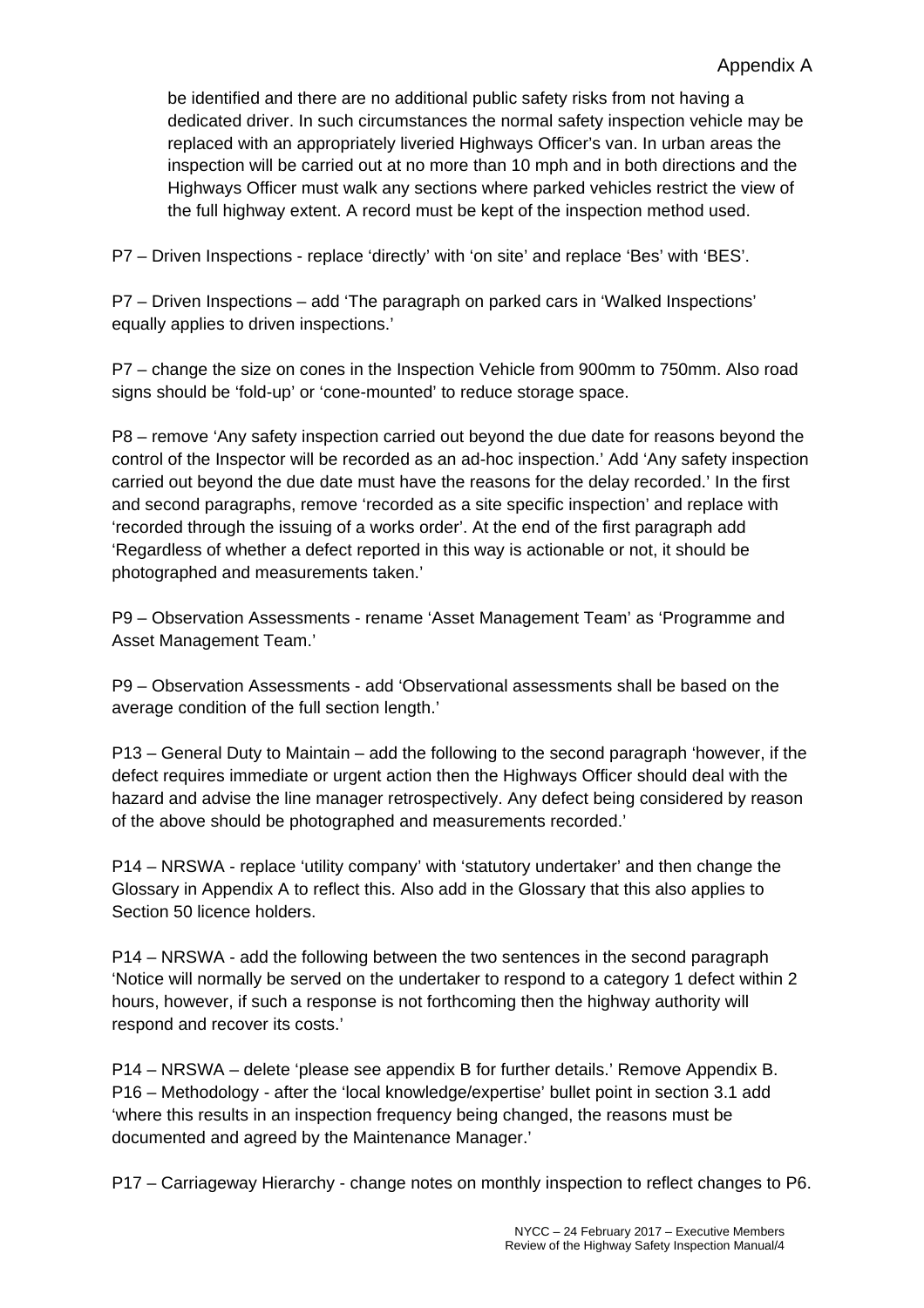P18 – Footway Hierarchy – Link Footway should have a tolerance of +0/-3 weeks.

P20 – Priority Response Times - reference to 'make safe' should be clarified so that the actions of the Highways Officer (Inspector) are classed as 'temporary make safe' and the actions of the contractor are 'securely make safe'. This is to avoid the contractor putting a single cone out as this would not be an appropriate contractor response.

P20 – Priority Response Times –in the paragraph which starts 'all priority 1 defects' insert 'within the response times specified in the Highway Maintenance Contract (ie 1hr in working hours, 1.5hrs outside working hours) in order to achieve compliance with action being taken' between 'repaired' and 'within'. Also in the paragraph which starts 'all priority 1 defects' replace 'before being reported at the base office' with 'and reported to the base office'. In the paragraph which starts 'all priority 2 defects' remove the second sentence.

P22 – Risk Assessments – replace 'Bes' with 'BES'.

P22 – Risk Assessments - add 'This Manual is a guide to assist the Highways Officer in undertaking a risk assessment of the defect. It provides a framework which links intervention levels to response times and covers a number of examples which act as a starting point in the decision making process. Highways Officers are expected to use their judgement to assess the risks that apply to the particular on-site circumstances and use their expertise to select the most suitable priority for repair. As a result there will be circumstances where the priority assigned is different to that given in the worked examples in the Manual. The reasons for this decision should be recorded at the time of the inspection'.

P24 – Risk Register - the intervention level for un-metalled footways given in 2.2 should be viewed in a similar way to the intervention level for un-metalled cycleways given in 5.2. Change section 5.2 to 50mm on both P24 and P43.

P27 – 1.1 carriageways – add: 'category 5 carriageways are subject to carriageway intervention levels unless they are formally designated as a pedestrian through route, in which case footway intervention levels will apply. Back streets constructed using setts will only be subject to carriageway intervention levels on account of small levels differences already being part of their original construction.'

P27 – 1.1 carriageways - reference is made to a pothole needing to be 150mm wide in all directions. However, defects of a narrower width but of longer length in the direction of travel can be a problem for cyclists. Therefore add 'on defined cyclist routes, narrower defects meeting the depth requirements should be considered for repair if the defect is more than 75mm wide and 300mm long in the direction of travel'. Having done site trials with IRM, the conclusion is that a hazard to cyclists can be created by a pothole with an abrupt face in the direction of travel. Similarly potholes with gradually sloping edges in the direction of travel are less likely to be a hazard. Hence it is proposed to firstly clarify what is to be measured by adding the note 'The defect dimensions specified above refer to those parts of the defect which exceed the intervention depth'. Secondly add the following to the sentence on defined cycle routes, 'with a sloping exit face or 150mm long for an abrupt exit face'.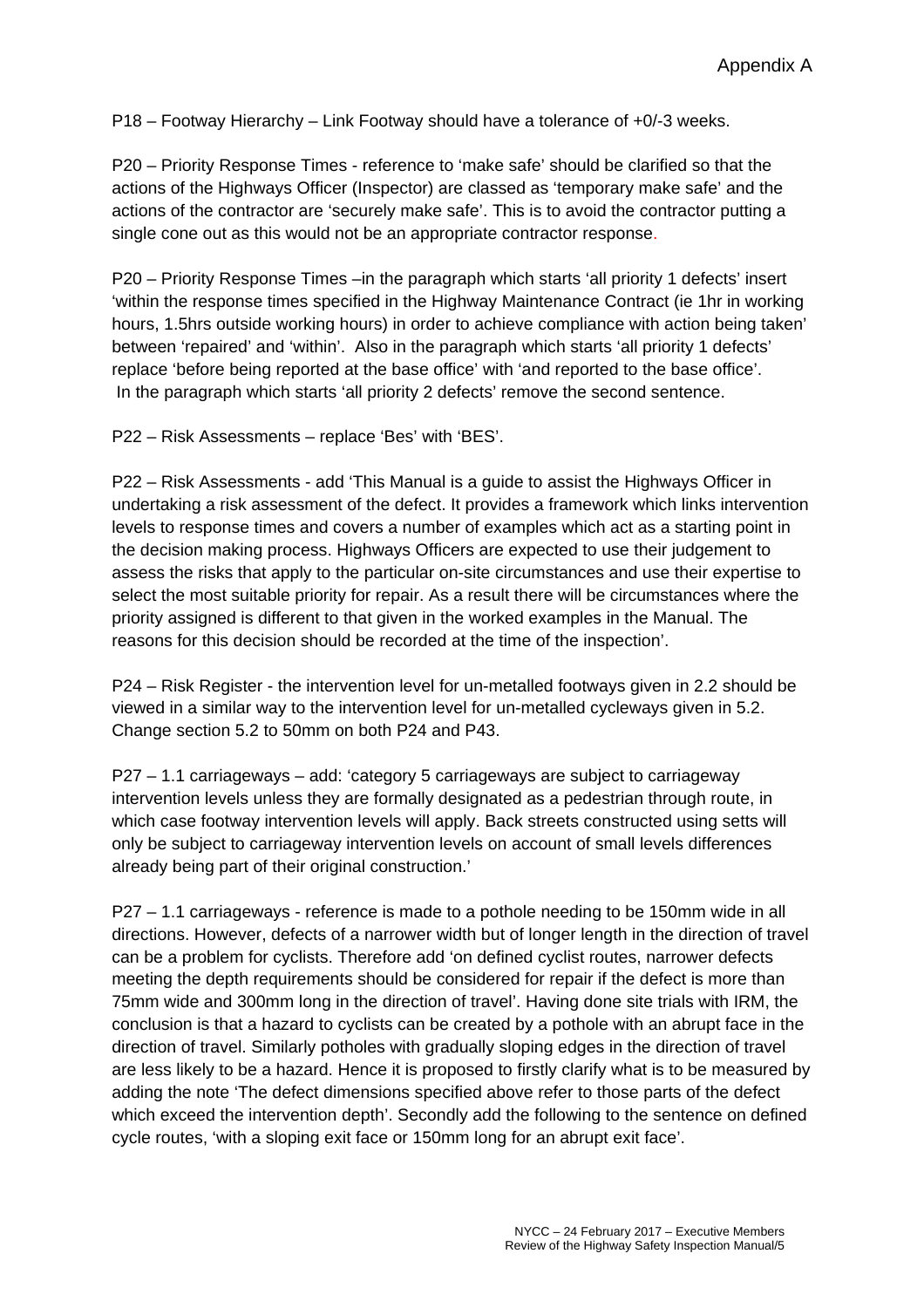P27 – 1.1 carriageways - remove the reference to 'exposed unbound formation' in the first paragraph in the 'comments' section.

P27 – 1.1 carriageways - the second paragraph in the 'comments' section should be changed to 'Potholes are a potential hazard to all road users, not just motorists, and any assessment must also consider cyclists or motorcyclists.'

P29 – 2.1 footways - remove the reference to 'exposed unbound formation' in the first paragraph of the 'comments' section. Add 'and over 100mm wide in all directions' to the dimension boxes.

P30 – 2.2 footways – add 'and over 100mm in all directions' to the dimensions boxes. Add a note to 2.1 to 2.6 footways to confirm that 'designated pedestrian crossing points include locations where there is a clear intention that pedestrians should cross the road'.

P35 – 3.1/3.2/3.3 kerbs – where there is no footway area immediately adjacent to the kerb then the intervention level can be relaxed. Missing granite setts in rural areas where no adjacent footway is present should only need a 3-month response time. Change the criteria for 3.1 to 'greater than 100mm into carriageway' – 1 week; 'between 40mm and 100mm into carriageway' – 1 month (cat2/3a/3bU), 3 months (cat3bR/4/5); 'greater than 100mm away from carriageway'  $-1$  month; 'between 40mm and 100mm away from carriageway'  $-3$ months. Change criteria for 3.2 to 'greater than 100mm displaced face' – 1 week; 'between 40mm and 100mm displaced face' – 1 month (cat2/3a/3bU), 3 months (cat 3bR/4/5). Change criteria for 3.3 to 1 month (cat2/3a/3bU) and 3 months (cat3bR/4/5).

P41 – 4.4 kerbs – add 'The measurement of the gap would also include any spalling or other damage to either kerb'*.* 

P46 – 7.1/7.2 verges – change second paragraph to 'A purposely excavated channel in the verge (including ditches and grips) for the purpose of highway drainage in not considered to be part of this defect. Such situations will be assessed at the Highway Officer's discretion and, if necessary, the advice of the Maintenance Manager sought. It should also be noted that many roadside ditches/watercourses are the maintenance responsibility of adjacent landowners'.

P51 – 8.4 ironwork – in the 'extent' box add 'covers with dimensions exceeding 200mm x 200mm'.

P57 – 11.1 drainage – after the second sentence in the 'comments' box add 'the response times for the street cleansing teams shall be as defined in the Highway Maintenance Contract'.

P59 – 11.3 drainage – include 'depth in wheel-path of over 100mm' in the extent box.

P60 – 11.4 drainage – add 'reference should also be made to any action required by sections 11.1 to 11.3'.

P61 – 12.1 road markings – add the comment 'if defective areas cannot be repaired within the specified timescales then appropriate warning signs should be erected until the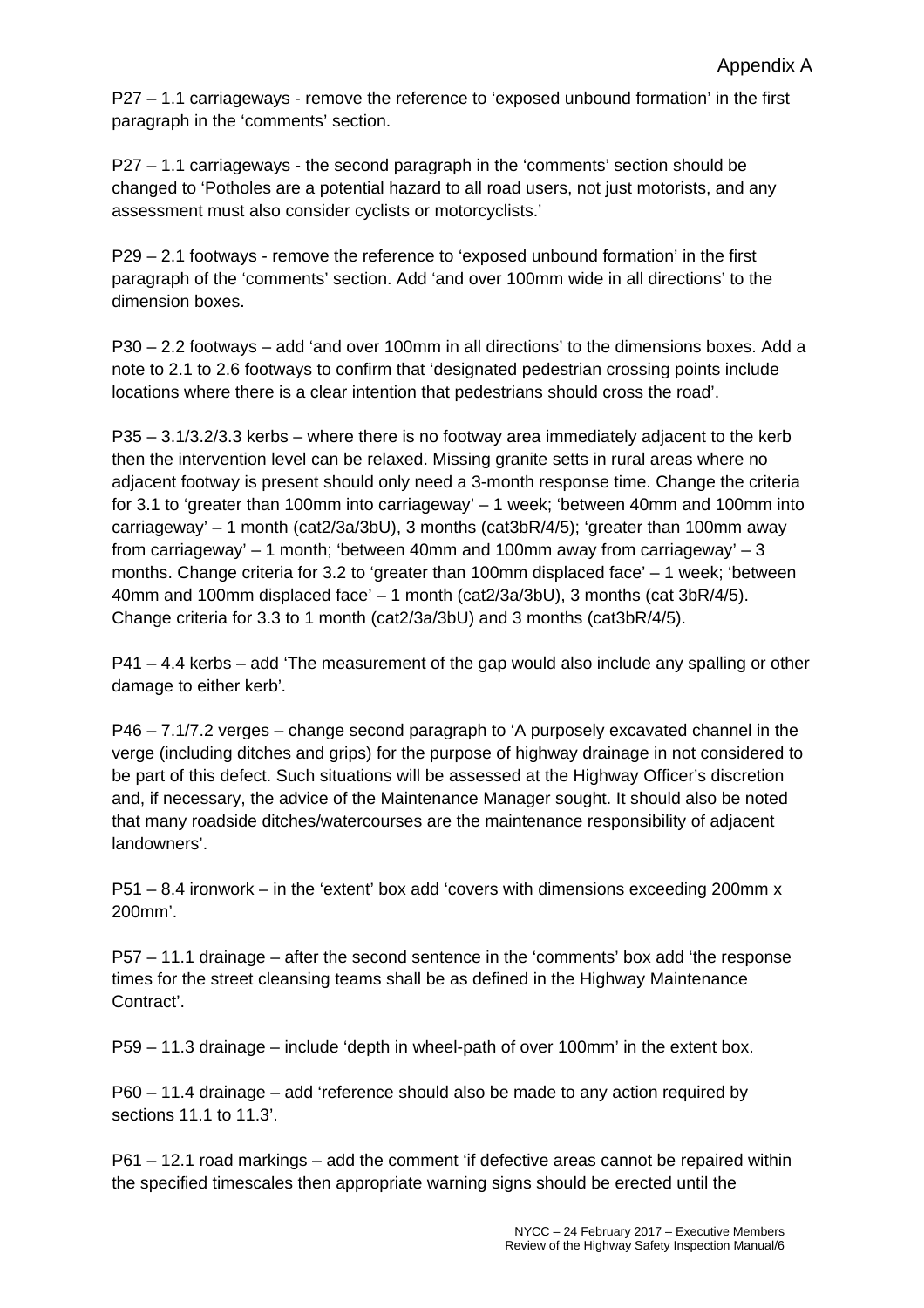permanent repairs have been completed'. The current percentages should continue to apply except that the IL for high friction coating should be set at 30%.

P62 – 13.1 road studs – change comment to: 'this particular defect relates to the loss of reflectivity of the road studs as assessed by visual inspection. If necessary, further assessment can be made via a specialist inspection. Additionally an inspection during the hours of darkness may be needed to confirm reflectivity'

P64 – 14.1 road restraint systems – add a sentence confirming that 'defective road restraint systems should also be reported to the Programme and Asset Management Team'.

P66 – 15.2 signs etc – the second paragraph in the 'comments' section should be replaced with ' where missing illuminated bollards are identified, the situation should be reported to the Road Lighting team.' Also add the comment 'The adjacent landowner must be notified of the need to take action in respect of any safety defect'.

P66 – 15.2 signs etc - add 'the absence of an information sign is not in itself a safety defect, however, the absence of a warning sign should be treated as a safety defect. In such circumstances temporary warning signs may be needed to comply with the above response times.'

P69 – 15.5 lighting – change comment to 'priority 1 and 2 defects must be reported to the Road Lighting Team immediately for action. All other instances must be passed to the Road Lighting Team at the earliest opportunity'.

P71 – 15.7 signs etc – add 'an additional inspection may be required during the hours of darkness to confirm reflectivity.'

P72 – 16.1 trees – add comment: 'damage caused by tree roots should be assessed and dealt with in accordance with the footway criteria in examples 2.1 to 2.6'.

P77 – 18.1 highways general – change the defect to 'oil/debris/mud on the carriageway or footway'. Also add the comment 'the Highways Officer will use his judgement to determine whether a particular situation is a safety defect'.

P82 – Glossary of Terms – add the definition of 'Highways Officer'.

P83 – Appendix B needs to be deleted.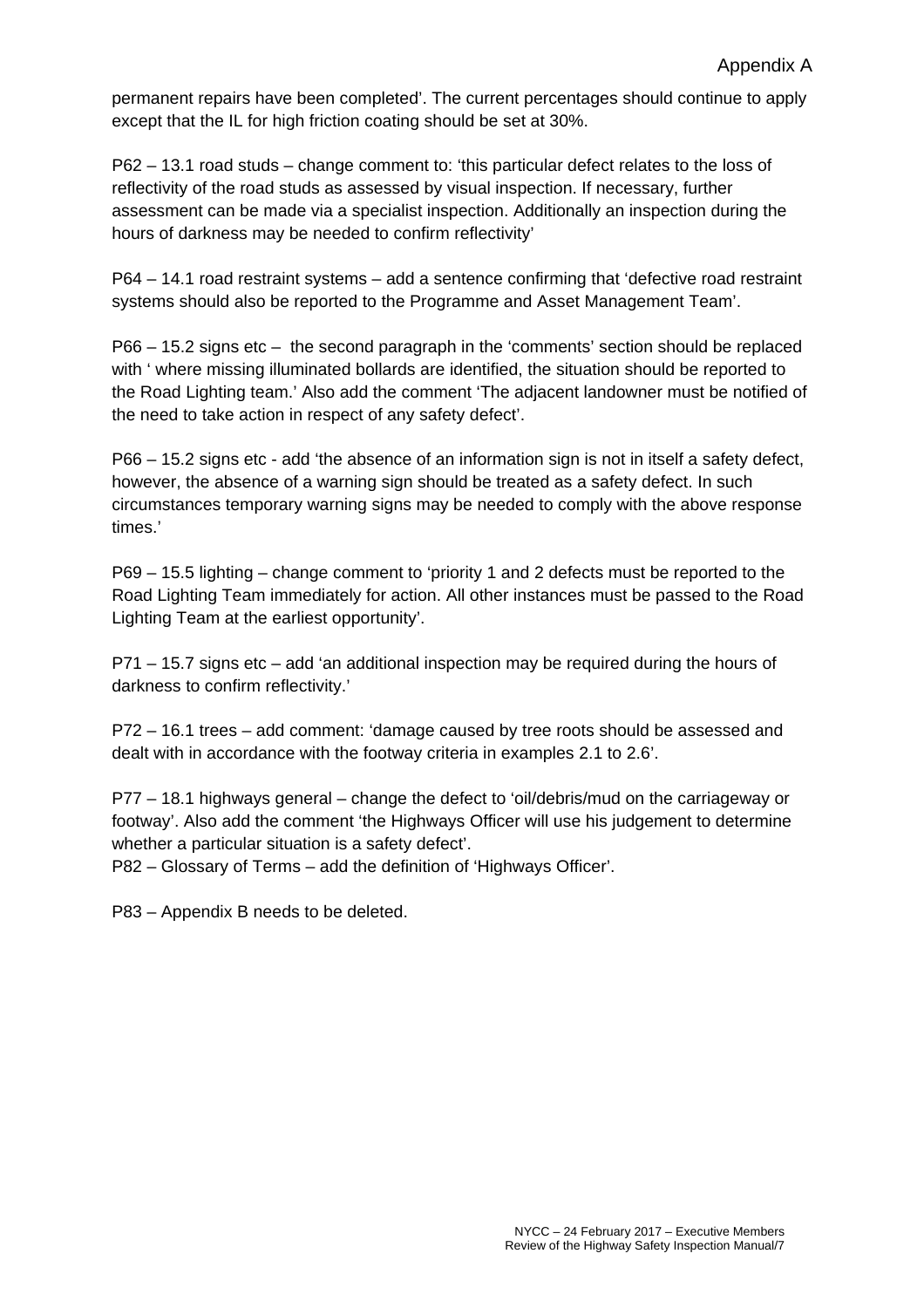#### **Initial equality impact assessment screening form**  (As of October 2015 this form replaces 'Record of decision not to carry out an EIA')

**This form records an equality screening process to determine the relevance of equality to a proposal, and a decision whether or not a full EIA would be appropriate or proportionate.** 

| <b>Directorate</b>                                                                                     | <b>Business and Environmental Services</b>                                                                                                                                                                                                                                                                                                      |  |  |  |  |
|--------------------------------------------------------------------------------------------------------|-------------------------------------------------------------------------------------------------------------------------------------------------------------------------------------------------------------------------------------------------------------------------------------------------------------------------------------------------|--|--|--|--|
| Service area                                                                                           | <b>Highways and Transportation</b>                                                                                                                                                                                                                                                                                                              |  |  |  |  |
| <b>Proposal being screened</b>                                                                         | Changes to the Highways Inspection Manual                                                                                                                                                                                                                                                                                                       |  |  |  |  |
| Officer(s) carrying out screening                                                                      | Mike Roberts, Head of Highways Operations.                                                                                                                                                                                                                                                                                                      |  |  |  |  |
| What are you proposing to do?                                                                          | Make changes to the published highway inspection<br>manual following a review of practice and in light of<br>new guidelines published by the Department for<br>Transport.                                                                                                                                                                       |  |  |  |  |
| Why are you proposing this? What are the<br>desired outcomes?                                          | To ensure the highway inspection manual provides<br>clarity to all stakeholders – but including the following<br>to groups in particular - over how and to what<br>standard highway inspections will be carried out:<br>All NYCC Highways staff including Highway<br>$\bullet$<br>Officers who carry out inspections.<br>Members of the public. |  |  |  |  |
| Does the proposal involve a significant<br>commitment or removal of resources?<br>Please give details. | <b>No</b>                                                                                                                                                                                                                                                                                                                                       |  |  |  |  |

**Is there likely to be an adverse impact on people with any of the following protected characteristics as defined by the Equality Act 2010, or NYCC's additional agreed characteristics?**  As part of this assessment, please consider the following questions:

- To what extent is this service used by particular groups of people with protected characteristics?
- Does the proposal relate to functions that previous consultation has identified as important?
- Do different groups have different needs or experiences in the area the proposal relates to?

**If for any characteristic it is considered that there is likely to be a significant adverse impact or you have ticked 'Don't know/no info available', then a full EIA should be carried out where this is proportionate. You are advised to speak to your Equality rep for advice if you are in any doubt.** 

| <b>Protected characteristic</b>       | <b>Yes</b> | <b>No</b> | Don't know/No<br>info available |
|---------------------------------------|------------|-----------|---------------------------------|
| Age                                   |            | X         |                                 |
| <b>Disability</b>                     |            | X         |                                 |
| Sex (Gender)                          |            | X         |                                 |
| Race                                  |            | Χ         |                                 |
| Sexual orientation                    |            | Χ         |                                 |
| Gender reassignment                   |            | X         |                                 |
| Religion or belief                    |            | X         |                                 |
| Pregnancy or maternity                |            | Χ         |                                 |
| Marriage or civil partnership         |            | X         |                                 |
| <b>NYCC additional characteristic</b> |            |           |                                 |
| People in rural areas                 |            | Χ         |                                 |